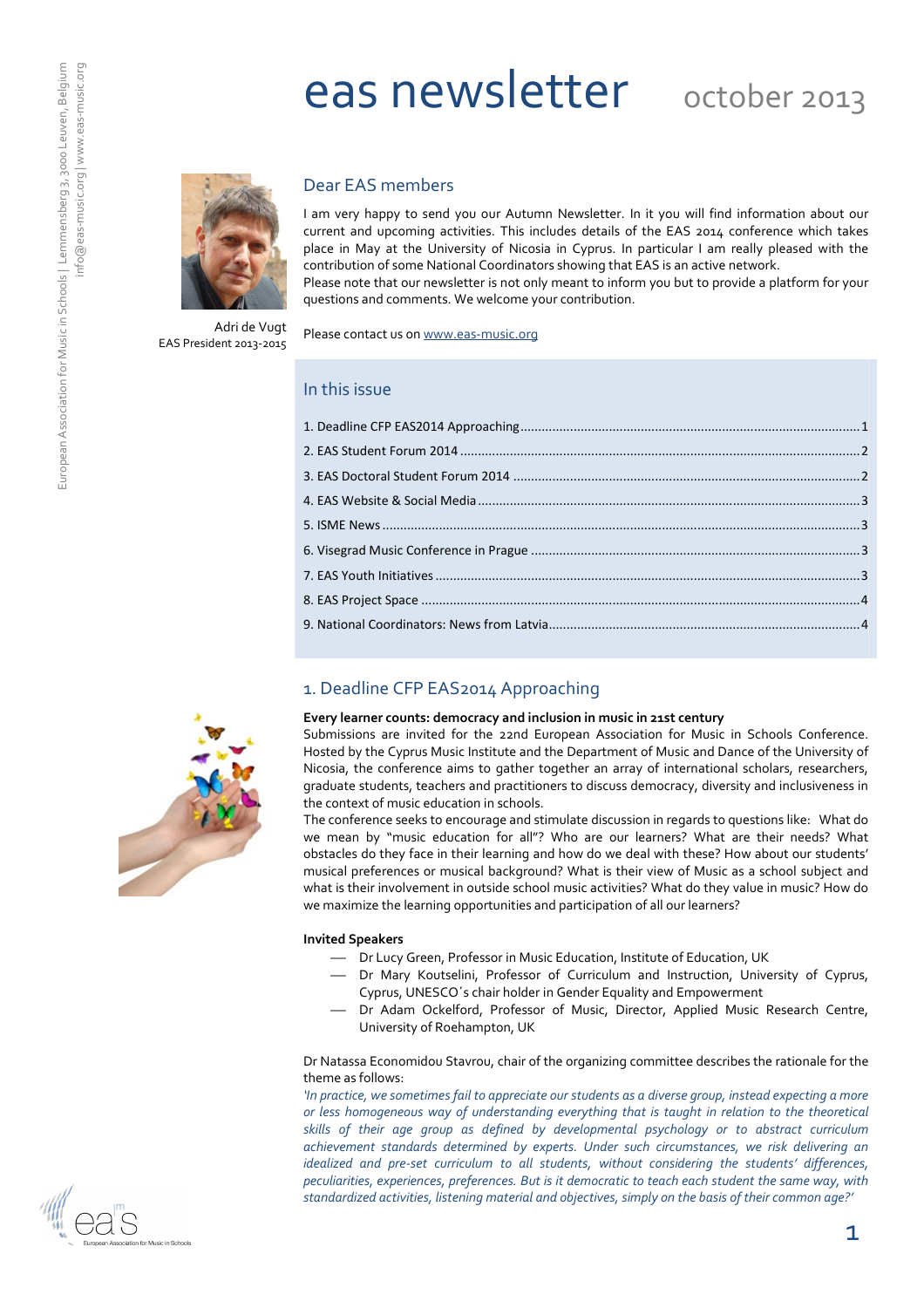The submission form can be downloaded from the conference website www.eas-music.org/eas2014

Submissions may be in the form of:

- Research Papers (20 min)
- Good practice/ educational experience papers or project report (20 min)
- Workshops (60 or 90 min)
- Posters

Abstracts should not exceed 300 words, indicating the format of the proposal and mentioning at least three keywords. Please submit it, along with a short curriculum vitae (max. 100 words) to eas2014@eas-music.org. Deadline for submissions: 30 November 2013

Submitted proposals will be peer-reviewed by an international scientific committee. Applicants will be notified of the committee's decision via email, by January 10, 2013.

For more information please contact Dr Natassa Economidou Stavrou, chair of the organizing committee, at economidou.eas2014@unic.ac.cy

## 2. EAS Student Forum 2014

The EAS Student Forum provides students – future music teachers – with opportunities to share knowledge and experience of music education in schools and music teacher training programmes across Europe. It highlights and stimulates multicultural forms of learning and enables integration of music education theory and practice. It supports participant's individual personal growth and professional development.

The 12th EAS Student Forum will be held in Nicosia (19th – 22nd May 2014, Cyprus). The main theme DIVERSITY AND INCLUSION IN MUSIC EDUCATION PRACTICE will be dealt with through presentations, poster sessions, discussions, workshops, an input session, and group and plenary work. Within varying musical activities, students – future music teachers from several European countries – will share their thoughts, experiences and knowledge. The invitation for the 12th EAS Student Forum will be sent to the National Coordinators at the beginning of January 2014, to enable them to nominate students.

Branka Rotar Pance

## 3. EAS Doctoral Student Forum 2014

The Doctoral Student Forum (DSF) is aimed at experienced practitioners in the field of music education as well as those involved as early career research students. Held over three days, it begins prior to the annual conference and ends with a poster session scheduled within the main conference programme. This provides participants with an opportunity to discuss their work with delegates attending the conference. The next EAS Doctoral Student Forum takes place in Cyprus, from 19th to 21st May 2014 when it joins the main conference.

Ena Stevanovic, a PhD student at Charles University, Prague was one of the participants at last year's DSF. Here's how she describes her experience and its impact on her research study:

'The Doctoral Student Forum that was held in Leuven from February 12th to 14th 2013 was a unique opportunity to discuss my own research issues with an international group of PhD students coming from different countries, universities and backgrounds. It was particularly useful because we all had one thing in common: we were stuck in our own thoughts and issues and we desperately needed a different perspective on them.

DSF helped me realize what stage of my research I was in because on the first session we had to write down the whole process we had been through. I had to lay out all those scattered ideas that came to my mind in order to answer my colleague's interesting and useful questions. The poster session that followed invited me to reflect on my research plans, methodology and main goals.

Even though my research topic is music performance anxiety, I didn't feel anxious at all in this environment. The atmosphere was very friendly and open, but on the other hand no one hesitated to express their thoughts and concerns. The language barrier was hardly noticeable. DSF introduced me to many different topics and approaches to research that opened my perspectives, I've got new literature suggestions and outside advices that helped me out of my vicious circle of thoughts.

The DSF moderators were crucial in this entire process. They were involved, but not intrusive. They were critical, but always ready with encouraging words. DSF motivated me and made me more productive in the following months. I felt like being a part of this big family of European music education researchers and that my work actually matters. But another very important thing is that I met people who showed me that the process of writing a PhD is not only a highly rewarding academic task, but also a very pleasant social experience'.

Details of DSF 2014 and how to apply are posted on the website in January 2014.

Mary Stakelum

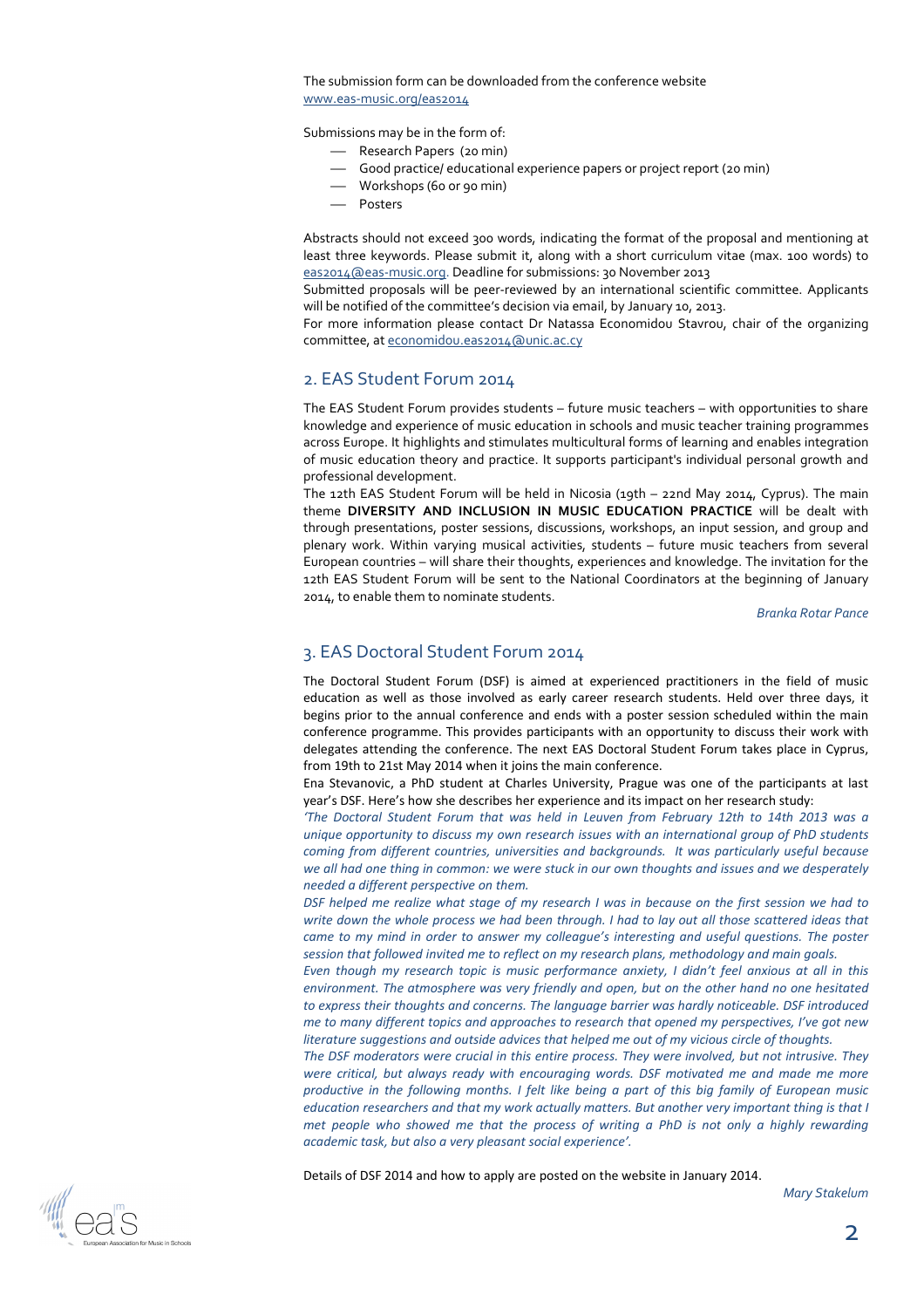# 4. EAS Website & Social Media

Thanks to those NCs who are very active and include current information on national level in the website! We realize a rising number of persons from all over the world who are visiting our website www.eas-music.org.

Of course you can find on the website all details about the next conference on the website, the new board after the elections this year, new National Coordinators, the publication projects, etc.

#### Member section with new content:

In the last months we worked a lot on the implementation of new content for the member-section (members only). You can now find there interesting papers of presentations and keynotes of the last EAS-Conference in Leuven (see www.eas-music.org/activities/publications/conferencepapers-for-members-only/2013-leuven/).

Important information: The password for the member section is changing every year – all members are informed about the new access (user, password) on email.

In addition to some other modifications we also connected the website more directly to the networks for social media. We started a twitter account (already used during the last conference in Leuven), a youtube-blog and a new facebook-group (as already reported in the last newsletter). To offer a direct link to the new possibilities of social networking we included these hyperlinks (logos) on all pages of the website. With this new feature you now can reach the social mediaplatforms easily from any part of the EAS-website.

In order to increase the quality and content and in consequence to increase the use and benefit from our website we are happy to include your contributions and to think about your ideas and proposals for further development.

Gerhard Sammer / Kilian Baur

## 5. ISME News

As a board member of ISME Sarah Hennessy attended the board meeting in July in Porto Alegre and we visited the conference venue: a large university campus on the edge of the city. The deadline for submission to the next World Conference in Porto Alegre, Brazil, is October 1st 2013. www.isme.org/isme2014.

ISME is keen to continue their agreement with EAS for the European Regional Conference (the next is in 2015) and we are working to develop a more active ISME presence in the planning of content of the conference programme and also to explore ways to encourage the participation of music educators from countries that are under represented both in EAS and in ISME.

# 6. Visegrad Music Conference in Prague

#### 14th – 15th November 2013

The Visegrad Music Team is pleased to announce its doctoral conference in Prague on 14-15 November. This is the third such conference organised by the Visegrad Music Team. Established in 2007, it actively supports the research projects of PhD students from music departments in the Czech republic and the Slovak republic. In 2009, the first doctoral conference was held in support of music educational practice and this was followed, in 2011 by the second doctoral conference Theory and Practice of Music Education II. This year we are very proud to extend our collaboration with Poland and Hungary and thus to support the idea of regional cooperation as stated in the mission of the EAS.

Jarka Lojdová

# 7. EAS Youth Initiatives

Since its establishment in 1990, the EAS has been supporting youth initiatives. This tendency resulted in organising student fora for future music teachers. Based on cooperation with the IMC Youth Committee and the EMC Youth Committee, EAS Youth would like to elaborate on several areas of interest: extending the youth network, establishment of separate youth sections of the EAS website and of the EAS newsletter as well as creating platform for exchange of information, experiences, interests and wishes. Last but not least, we hope to build a youth committee that would reflect on current youth needs in the European sector, operating as an advisory body of the EAS in youth-related issues.

Jarka Lojdová